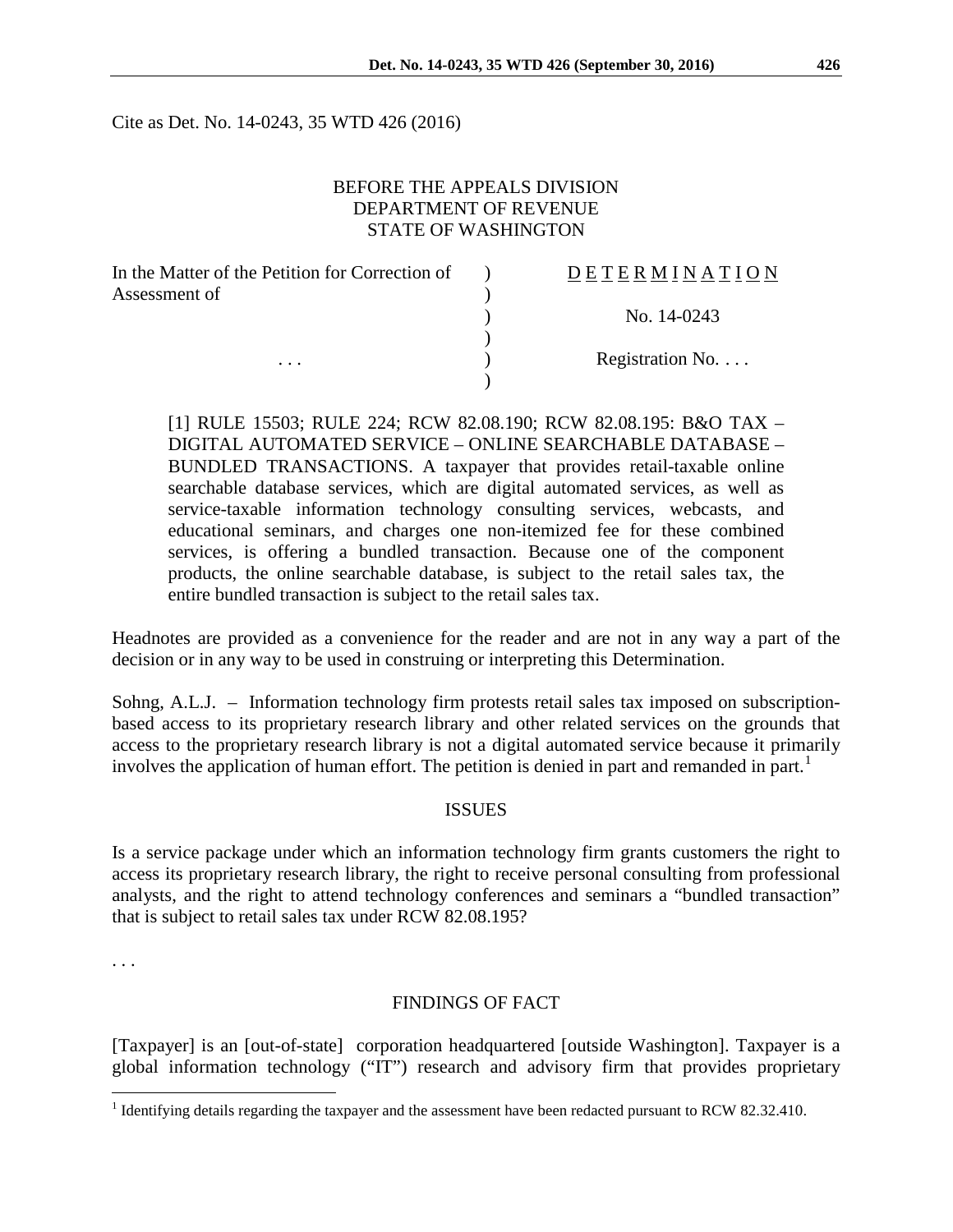technology-related information and services to high-tech and telecommunications companies, professional services firms, and government agencies. Taxpayer's information and services aid its customers in making IT decisions. Taxpayer offers its services primarily through three separate operating segments: (1) Consulting,<sup>[2](#page-1-0)</sup> (2) Events,<sup>[3](#page-1-1)</sup> and (3) Research.<sup>[4](#page-1-2)</sup>

Within the Research segment, Taxpayer enters into Service Agreements under which Taxpayer grants its clients (the "Clients") a license to use its services. The Service Agreements provide the number and identity of the licensed users within the Clients' organization who may access Taxpayer's services. The Service Agreements set forth the level and type of services that Taxpayer will provide, as well as the amount of the lump-sum fees that Client must pay for such services (the "Research Fees"). Clients are not obligated to make any additional payments other than the Research Fees. Each Client is assigned a dedicated service delivery team, which typically consists of one manager-level employee and one partner-level employee. The service delivery team is generally responsible for servicing the Client's needs and facilitating the Client's utilization of Taxpayer's services under the Service Agreement.

Taxpayer offers dozens of different service packages, depending on the needs of the Client or the seniority level of the licensed users who will have access to the services. The service packages are specifically tailored for different job titles within the Client's organization, from Chief Information Officers to junior IT professionals.<sup>[5](#page-1-3)</sup> Each service package typically includes a combination of the following: (i) online access to proprietary documents in its research library (the "Research Library"); (ii) analyst inquiries; (iii) analyst consulting; (iv) briefings; (v) webcasts; and (vi) summit or symposia tickets, $<sup>6</sup>$  $<sup>6</sup>$  $<sup>6</sup>$  described in further detail below (collectively,</sup> the "Research Services").

### *(i) Research Library*

Taxpayer creates all of the substantive content contained the Research Library, the operation of which requires one or more software programs.<sup>[7](#page-1-5)</sup> The provision of access to the Research Library comprises the majority of the Research Services Taxpayer provides its Clients. The documents in the Research Library cover specific IT topics and consist of published reports, briefings, updates, alerts, newsletters, and other related tools.<sup>[8](#page-1-6)</sup> Clients log in to the Research Library through the

<span id="page-1-0"></span> $2 \ldots$  Consulting provides fact-specific consulting services to help clients use and manage their IT to enhance business performance. Taxpayer's Supplemental Appeal Petition, at 3 (Mar. 27, 2014).

<span id="page-1-1"></span> $3 \ldots$  Events organizes symposia, summits, and seminars for senior level IT and business strategists. These events feature informational and educations sessions led by analysts and include cutting-edge technology showcases, peer exchange workshops, one-on-one meetings with analysts, consulting diagnostic workshops, and keynote addresses

<span id="page-1-2"></span>by leaders in the technology field. *Id.*  $\frac{4}{1}$ ... Research provides objective insight on critical and timely IT initiatives for Chief Information Officers and other IT professionals through research notes, meetings, phone conferences, briefings, proprietary tools, peer networking services, and executive and membership programs. *Id.*

<span id="page-1-3"></span> $^5$  For instance, Taxpayer offers service packages entitled "...," "...," "...," "...," "...," and "...."

<span id="page-1-4"></span><sup>&</sup>lt;sup>6</sup> Taxpayer provided the following statistics regarding Clients' use of its research services in 2011: . . . views of documents in the Research Library; ... analyst inquiries; ... days of analyst consulting; ... briefings, ... reprints and webcasts, and . . . tickets to summits or symposia.<br><sup>7</sup> *See* Taxpayer's Supplemental Appeal Petition, at 5 (Mar. 27, 2014).<br><sup>8</sup> Taxpayer's 2010 Annual Report states:

<span id="page-1-6"></span><span id="page-1-5"></span>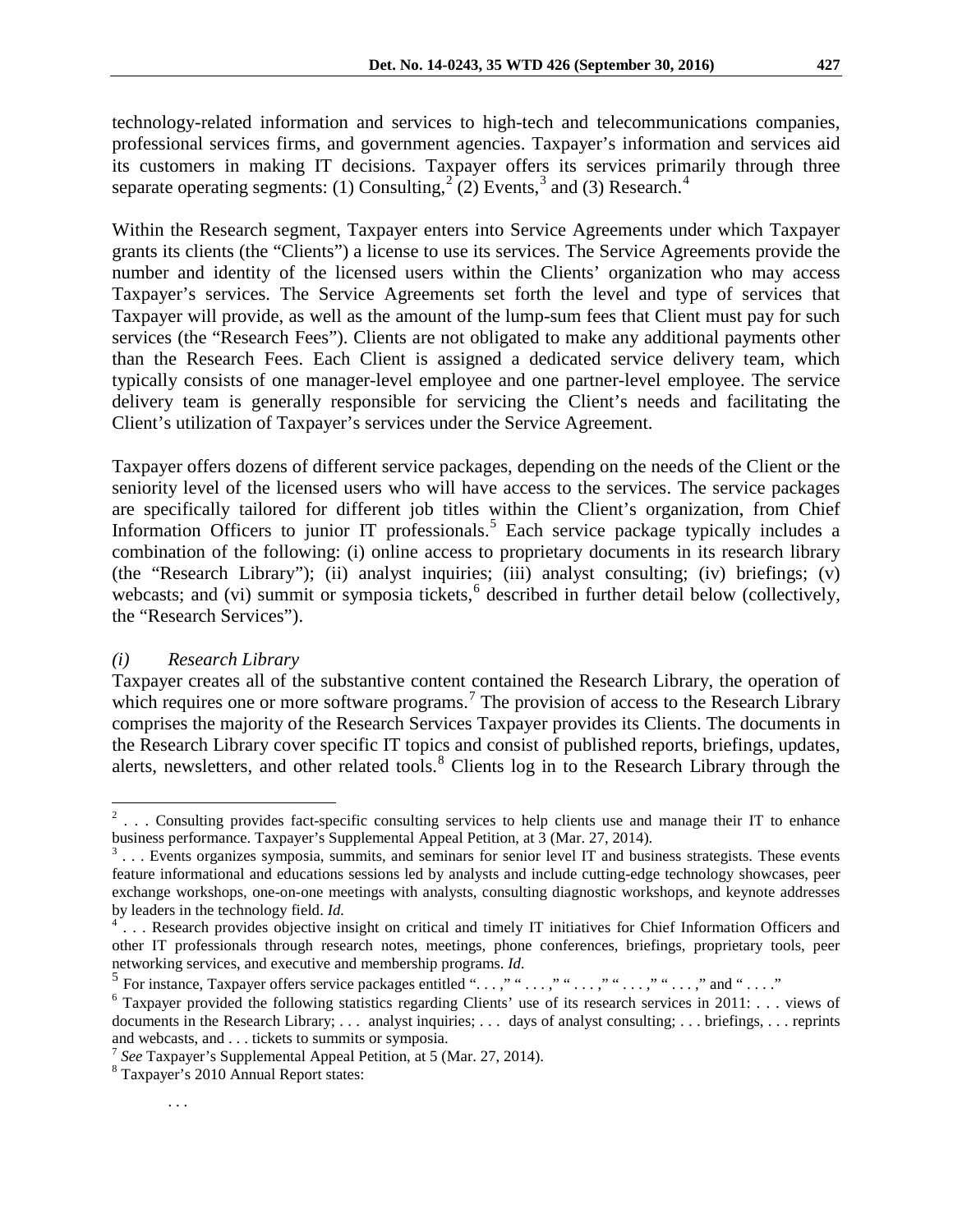internet and can search it by topic, date, or author to access relevant material. Taxpayer retains ownership rights over all content in the Research Library at all times. Taxpayer continually updates and provides new content for the Research Library to ensure that Clients receive the most current information. However, Taxpayer does not perform such updates at the request of any particular Client. Taxpayer restricts the frequency and manner in which a licensed user within the Client organization may forward research content internally. Generally, Clients may download and print content from the Research Library only once and must pay an extra fee to reprint or re-download content.

## *(ii) Analyst Inquiries*

Analyst inquiries are one-on-one telephone conferences between Taxpayer's research analysts and the Client. Research analysts are subject matter experts in one or more specialized fields (e.g., IT security, cloud computing, crowd-sourcing, etc.) who provide professional advice to the Client. The length of the analyst inquiry may be limited to 30 or 60 minutes, depending on the particular service package the Client has purchased.

## *(iii) Analyst Consulting*

Analyst consulting is similar to analyst inquiries, above, but the analyst travels to be on-site at the Client's business location and provides advice in-person, rather than over the telephone. On some occasions, the analyst provides advice via video-conference. Analyst consulting may include contract review.

### *(iv) Briefings*

Briefings are workshop-like meetings conducted in-person with the analyst and the Client, usually at the Client's location. Briefings focus on specific subject matters, such as a particular product or industry trend.

### *(v) Webcasts*

Webcasts are online seminars delivered by analysts to multiple Clients simultaneously over the internet. Webcasts focus on a specific subject matter and are not specific to any particular Client.

### *(vi) Symposia*

 $\overline{a}$ . . .

Symposia are live conferences and conventions with attendees from the IT industry. Chief Information Officers and other senior-level technology officers from across the United States attend and make presentations at these events.

Most Clients purchase service packages that include access to the Research Library, plus one or more of the latter five services enumerated above. However, Taxpayer does offer access to the Research Library alone, without any other services. Taxpayer states that only a small minority of Clients purchase access to only the Research Library.

During the appeals process, Taxpayer provided several sample sales invoices, which show that Clients pay single, lump-sum Research Fees for their particular service package. The amount of the Research Fee varies, depending on the term of the license, the number of licensed users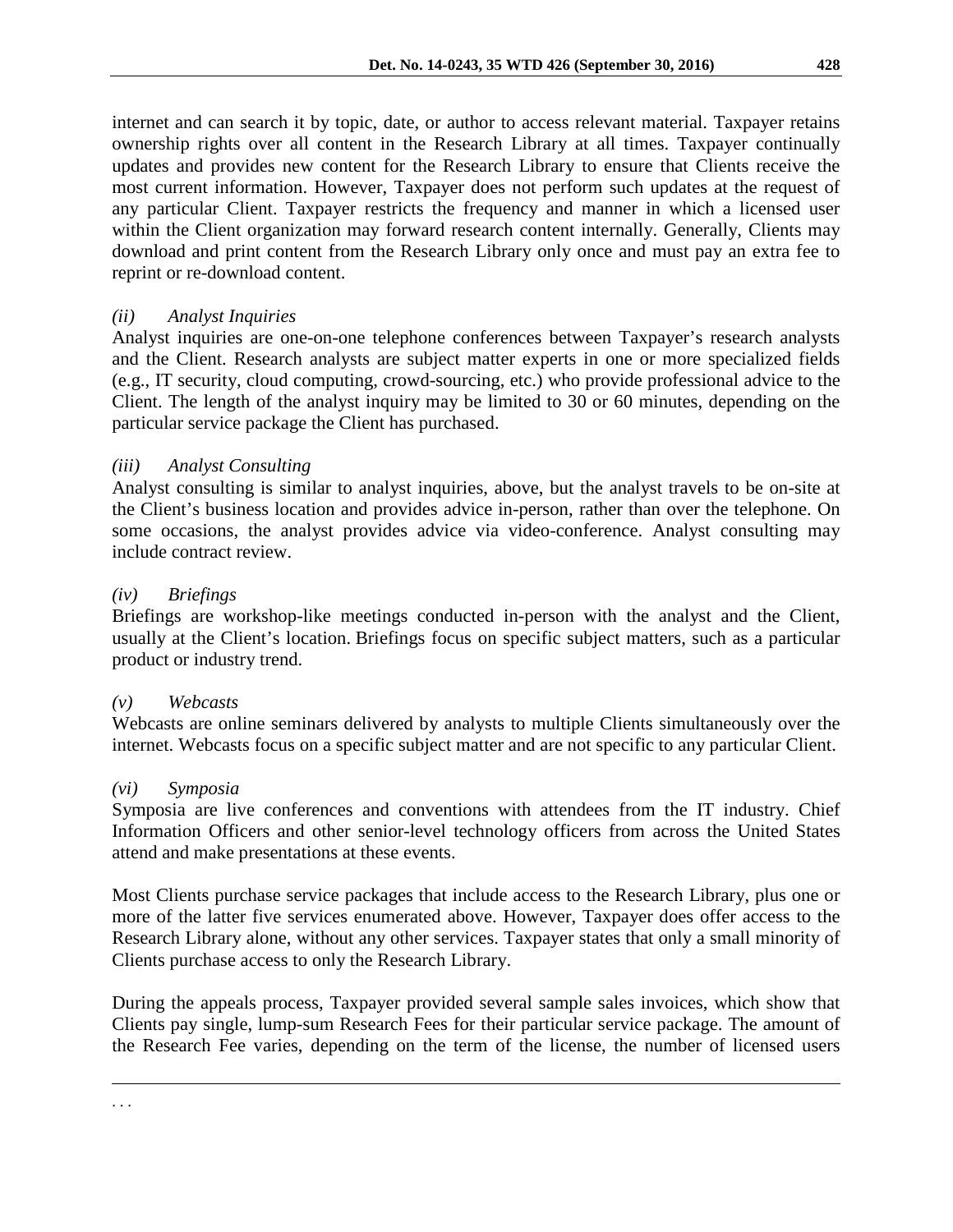within the Client organization, the frequency of analyst inquiries/consulting/briefing, and the nature and frequency of the other services provided under the Service Agreement. A typical invoice reads, in pertinent part, as follows:

| Description |                         | Amount                 |
|-------------|-------------------------|------------------------|
|             |                         |                        |
| $\ddotsc$   |                         |                        |
| Subtotal    |                         | \$<br>.                |
|             |                         |                        |
|             | <b>Total Amount Due</b> | <b>USD</b><br>$\cdots$ |

Taxpayer also provided several sample Service Agreements, which show that Clients pay single, lump-sum Research Fees. The corresponding Service Agreement to the invoice above reads, in pertinent part, as follows:

| Service Name | Level of | Number   | <b>Contract Term</b> | <b>Contract Term</b> | Annual Fee    | <b>Total Fee</b> |
|--------------|----------|----------|----------------------|----------------------|---------------|------------------|
|              | Access   | of Users | <b>Start Date</b>    | End Date             |               |                  |
| $\cdots$     | $\cdots$ |          | 7/1/2010             | 6/30/2011            | $\mathcal{D}$ | $\mathcal{P}$    |
|              |          |          |                      |                      |               |                  |
|              |          |          |                      |                      |               |                  |
|              |          |          | Total                | $\left($ Excluding   | $\mathbb{S}$  | $\mathcal{D}$    |
|              |          |          | Services:            | applicable sales     |               |                  |
|              |          |          |                      | tax)                 |               |                  |

Each Service Agreement references an attached "Service Description," which provides a detailed description of the Research Services that Taxpayer must deliver. Neither the invoices, the Service Agreements, nor the Service Descriptions separately itemize the prices of the component Research Services provided within each package, such as analyst inquiry, analyst consulting, briefings, access to Research Library, etc. Rather, the invoices and underlying contracts identify the service package, describe the services in detail, and list the total amount of the Research Fee.

The Audit Division examined Taxpayer's books and records for the period January 1, 2007 through December 31, 2011 (the "Audit Period"). Taxpayer did not report any of its Washington revenue earned by the Research segment during the Audit Period. For the period January 1, 2007 through July 25, 2009, the Audit Division asserted service and other activities business and occupation ("B&O") tax on the Research Fees, which Taxpayer does not contest. From July 26, 2009 through December 31, 2010, the Audit Division asserted retailing B&O tax on the Research Fees on the grounds that providing access to the Research Library was a digital automated service.<sup>[9](#page-3-0)</sup> From January 1 through December 31, 2011, the Audit Division asserted retailing B&O tax and retail sales tax on the Research Fees, also on the grounds that providing access to the Research Library was a digital automated service. Taxpayer appeals the Audit Division's conclusion that the Research Fees are retail sales beginning July 26, 2009.

<span id="page-3-0"></span> $9$  Pursuant to a Special Notice on Online Searchable Databases that the Department issued on November 2, 2010, the Audit Division accepted Taxpayer's reporting of revenue from the Consulting and Events segments and declined to assert retail sales tax on the Research Fees from July 26, 2009 through December 31, 2010.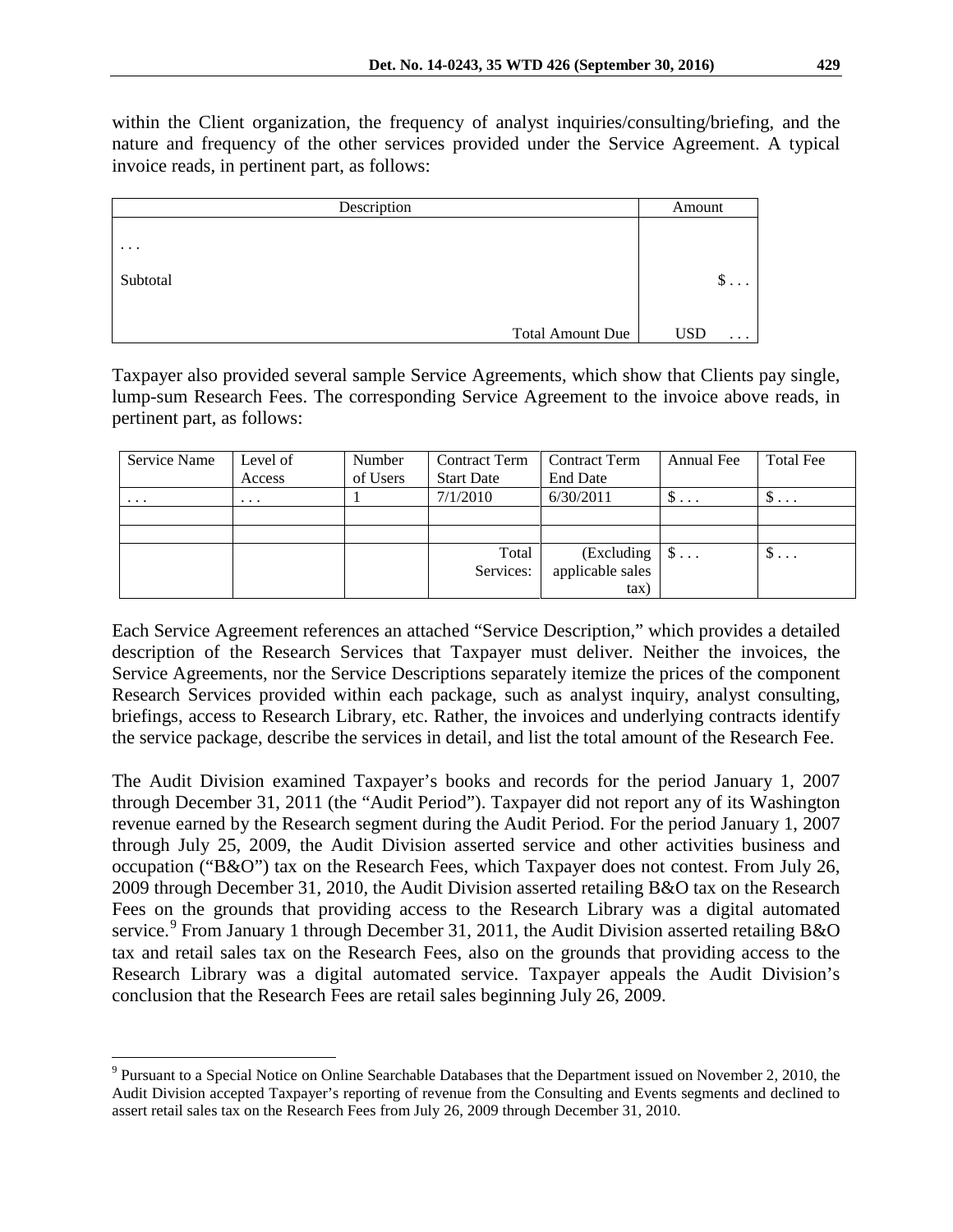$\ldots$  On May 20, 2013, the Audit Division issued Assessment No.  $\ldots$ , in the amount of  $\$\ldots$ , including  $\$\dots$  in taxes,  $^{10}\$\dots$  $^{10}\$\dots$  $^{10}\$\dots$  in penalties, and  $\$ \dots$  in interest.

#### ANALYSIS

At issue here is whether the Research Fees that Taxpayer earns under the Service Agreements are subject to retail sales tax under the bundled transaction laws as digital automated services. Effective July 1, 2008, the Washington Legislature enacted the bundled transaction provisions (codified RCW 82.08.190, .195, and RW 82.12.195) to comply with the Streamlined Sales and Use Tax Agreement (or "SSUTA").<sup>[11](#page-4-1)</sup> Laws of 2007, ch.  $6, \S$  501. The bundled transaction statutes explain how to tax transactions that involve both retail and non-retail sales. In order to determine whether the transactions under the Service Agreement involve both retail and nonretail sales, we must examine whether each component service is retail or non-retail.

#### 1. Research Library

We will first address whether providing access to the Research Library is a "digital automated service" subject to retail sales tax. Washington imposes retail sales tax on each retail sale in this state. RCW 82.08.020. In 2010, the Washington Legislature enacted . . .comprehensive legislation, retroactive to July 26, 2009, governing the excise taxation of digital products. 2010 Wash. Laws ch. 111. The term "retail sale" includes sales to consumers of digital automated services . . . . RCW 82.04.050(8)(a). "Digital automated service" is defined as "any service" transferred electronically that uses one or more software applications." RCW 82.04.192(3)(a). "Transferred electronically" means "obtained by the purchaser by means other than tangible storage media. It is not necessary that a copy of the product be physically transferred to the purchaser. So long as the purchaser may access the product, it will be considered to have been electronically transferred to the purchaser." RCW 82.04.192(8).

WAC 458-20-15503 ("Rule 15503") is the Department's administrative rule that explains the taxation of digital products. Rule 15503(102) provides additional guidance regarding the meaning of "transferred electronically":

[T]he purchaser obtains the product by means other than tangible storage media. Generally, this means the product is transferred using the public internet, a private network, or some combination. However, it is not necessary that the product be delivered to the purchaser. As long as the purchaser may access the product, it will be considered to have been electronically transferred to the purchaser. For example, whether a digital

<span id="page-4-0"></span><sup>&</sup>lt;sup>10</sup> The taxes consisted of \$ . . . in retail sales tax, \$ . . . in retailing business and occupation ("B&O") tax, \$ . . . in service and other activities B&O tax, and \$ . . . in use tax.

<span id="page-4-1"></span> $11$  SSUTA is the "result of the cooperative effort of 44 states, the District of Columbia, local governments and the business community to simplify sales and use tax collection and administration by retailers and states. The Agreement minimizes costs and administrative burdens on retailers that collect sales tax, particularly retailers operating in multiple states." *Frequently Asked Questions,* Streamlined Sales Tax Governing Board, Inc., [http://www.streamlinedsalestax.org/index.php?page=gen\\_1](http://www.streamlinedsalestax.org/index.php?page=gen_1) (last visited July 29, 2014); *see also Qualcomm, Inc. v. Dep't of Revenue,* 171 Wn.2d 125, n.8, 249 P.3d 167 (2011); *Indiana Dep't of Revenue v. Kitchin Hospitality*, *LLC*, 907 N.E.2d 997, 1000, n.2 (Ind. 2009). States that wish to participate must enact laws, rules, and regulations that conform to SSUTA's provisions.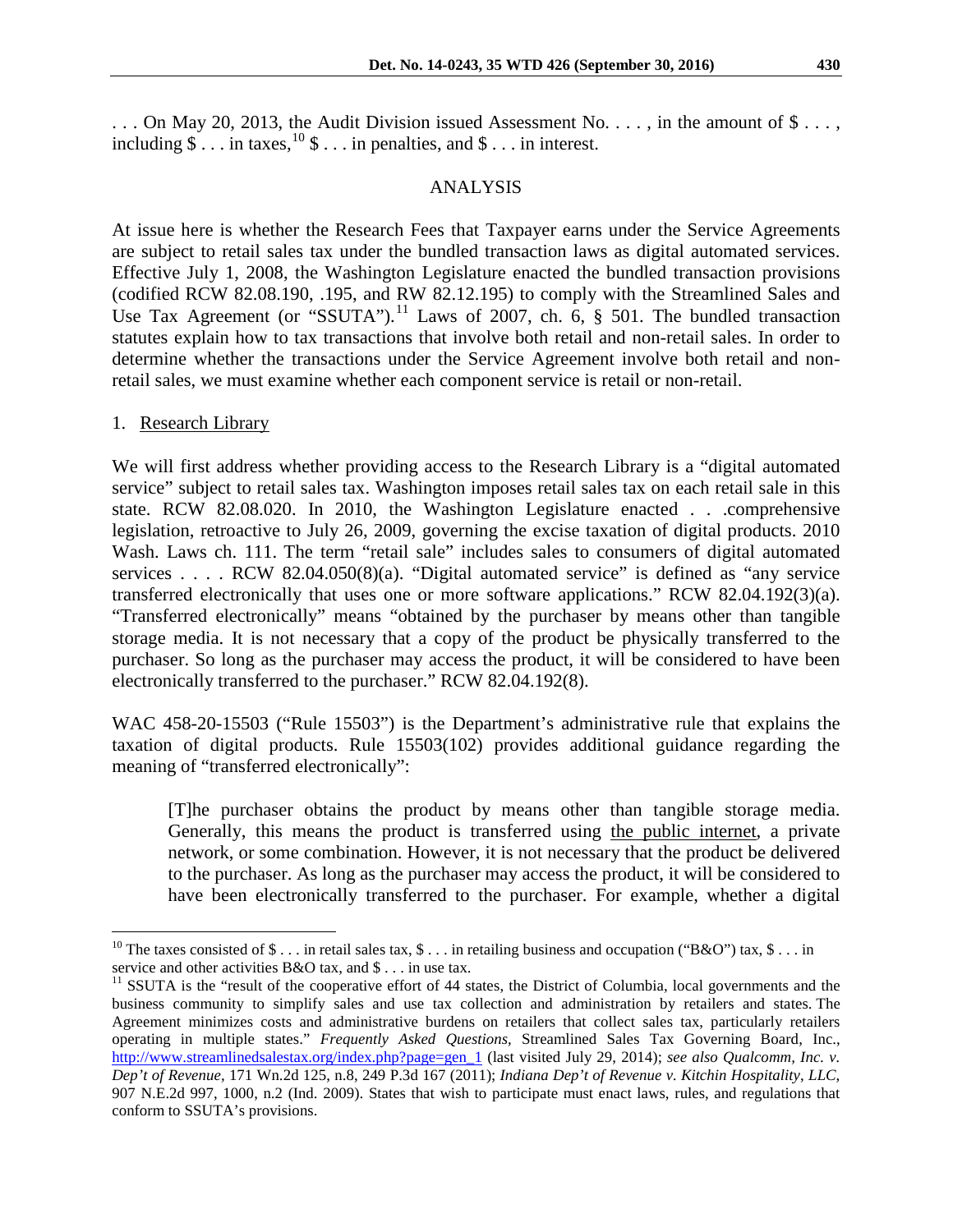movie is downloaded by the user or streamed by the user, it is considered to be "transferred electronically." Alternatively, the same movie purchased on tangible media (e.g., DVD, etc.) is the purchase of tangible personal property and is not considered to be either the sale of a digital product or transferred electronically.

(Emphasis added.) Clients gain access to the Research Library by logging in via the internet. In short, content from the Research Library is transferred using the internet. Thus, the product is "transferred electronically" under Rule 15503 and RCW 82.04.192(8). And because operating and providing access to the Research Library use one or more computer software applications, they are digital automated services as defined by RCW 82.04.192(3)(a).

To be considered a retail sale, however, the sale of a digital automated service must be to a *consumer* . . . . RCW 82.04.050(8)(a). RCW 82.04.190(11)(a) defines "consumer" as "[a]ny end user of a digital product or digital code." "Digital product" means digital goods and digital automated services. RCW 82.04.192(7). "End user" does not include a "taxpayer who receives by contract a digital product for further commercial . . . distribution . . . of the product, in whole or in part, to others." RCW 82.04.190(11)(b)(i). Clients are "consumers" under RCW 82.04.190(11)(a) because they are the end-users of the Research Library and cannot further distribute the product commercially. [Therefore,] providing access to the Research Library (a digital automated service) [by Taxpayer to its clients] is a retail sale under RCW 82.04.050(8)(a)(iii). Taxpayer's petition is denied as to this issue.

Taxpayer argues that providing access to the Research Library falls under the exception to the definition of digital automated service contained in RCW 82.04.192(3)(b) for "any service that primarily involves the application of human effort by the seller, and the human effort originated after the customer requested the service." Rule 15503(302)(d) provides additional guidance:

**Professional or personal services** represented in electronic form are not a digital good. This exclusion applies where the service primarily involves the application of human effort by the service provider, and the human effort originated after the customer requested the service. For example, an electronic engineering report created at the customer's request that reflects an engineer's professional analysis, calculations, and judgment, which is sent to the customer electronically, is considered evidence of a professional service and not a digital good.

Taxpayer asserts that the human effort exception applies because it must continually update, maintain, and create content in the Research Library to provide the most useful and relevant information for Clients. While we acknowledge that the creation of content in the Research Library requires significant human effort, we disagree that the exception applies here. To qualify for the exception, the application of human effort . . . must occur *after* the Client enters into the Service Agreement and at the Client's request. When the Client enters into the Service Agreement, the proprietary content and information already exist and the Client has immediate access to such information in the Research Library. The Client does not . . . specifically request that Taxpayer continually update the content in the Research Library after the Service Agreement has been entered into. While Taxpayer may continually research and update the existing information after a Client has subscribed, this activity is not performed at the specific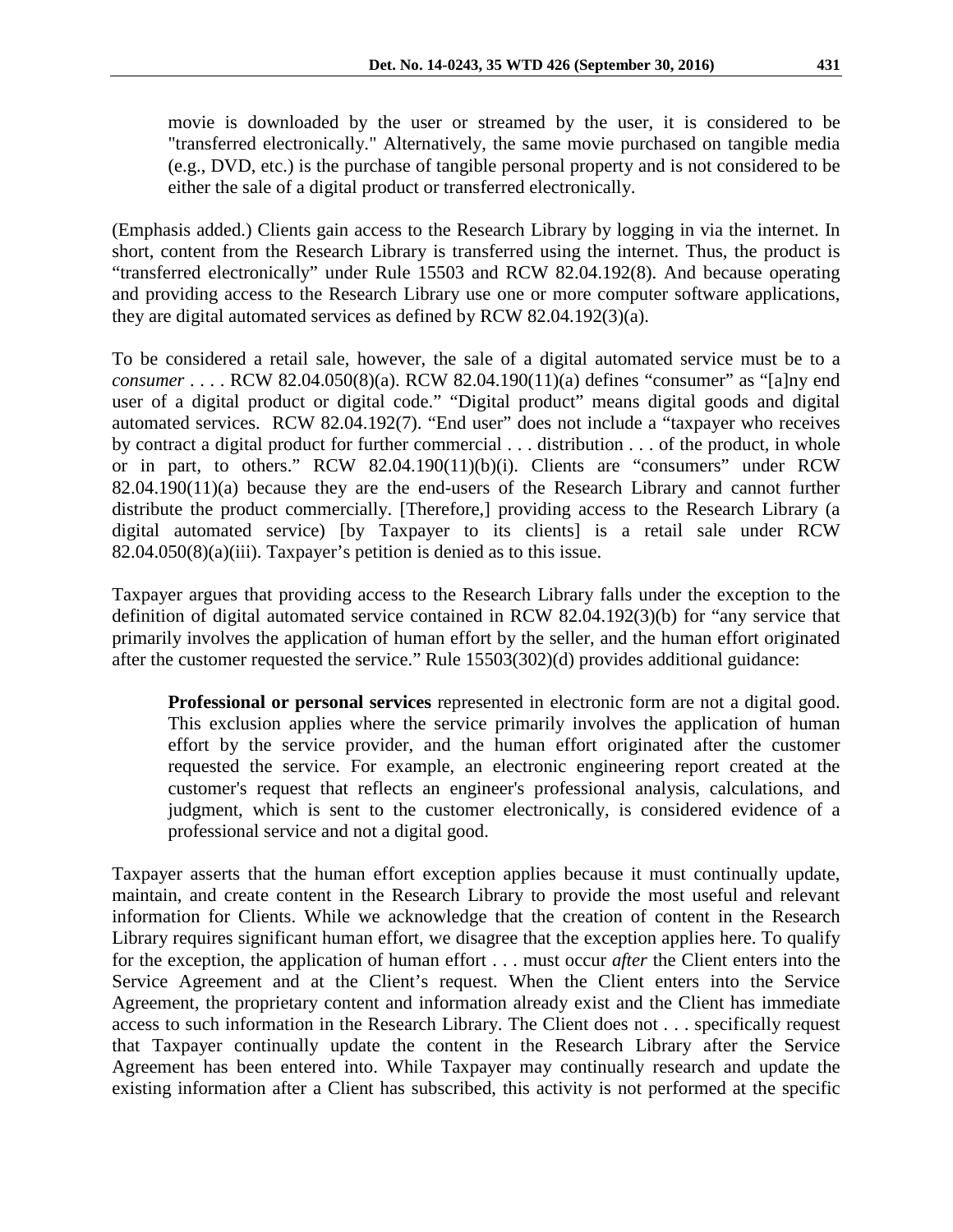request of any particular Client after that Client has signed the Service Agreement, as required by RCW 82.04.192(3)(b) and Rule 15503(302)(d). Taxpayer's provision of digital automated service does not involve the application of human effort after the Client requested the service and the exception under RCW 82.04.192(3)(b) does not apply. Taxpayer's petition is denied as to this issue

Next, Taxpayer argues that because the Research Library is not an online searchable database (an "OSD"), it is not a digital automated service. Even if we concede that the Research Library is not an OSD, that does not preclude it from being a digital automated service. Being classified as an OSD is not a requirement for being a digital automated service under RCW 82.04.192. However, in this case, the Research Library does qualify as an OSD.

With respect to OSDs, the Department issued a Special Notice on November 2, 2010, which provides, in part:

The Department has determined that online searchable databases (OSD) are digital automated services (DAS). As such, they do not qualify for the exemption provided for digital goods used solely for a business purpose.

OSDs are subject to retail sales or use tax unless some other exemption applies.

The Special Notice does not define the term online searchable database, but provides the following description:

OSDs, such as online legal research services, are DAS because they are transferred electronically and use one or more software applications. While these services provide "data, facts, or information" similar to a [digital good], they also provide additional functions, such as search, retrieve, and storage capabilities (software applications).

Taxpayer argues that the Research Library is not an OSD because all of the content therein is proprietary, unlike what it contends is the case for Lexis-Nexis or Westlaw. However, the Special Notice contains no requirement that data in an OSD be non-proprietary; therefore, we do not find this fact to be relevant. We conclude that the Research Library is a digital automated service and also an OSD. In addition to providing data and facts (namely, content in the Research Library), it also provides additional functions, such as searching and retrieving, as described in the Special Notice. Taxpayer's petition is denied as to this issue.

# 2. Analyst Inquiries, Analyst Consulting, Briefings, Webcasts, & Symposia

Next, we must determine whether the other services Taxpayer provides (analyst inquiries, analyst consulting, briefings, webcasts, and symposia) are retail or non-retail services. Analyst inquiries, analyst consulting, and briefings are all services in which analysts provide professional IT advice to Clients through different delivery mechanisms. These services are essentially IT consulting services delivered in-person (analyst consulting, briefings) or over the telephone or videoconference (analyst inquiry). Webcasts and symposia are educational seminars delivered to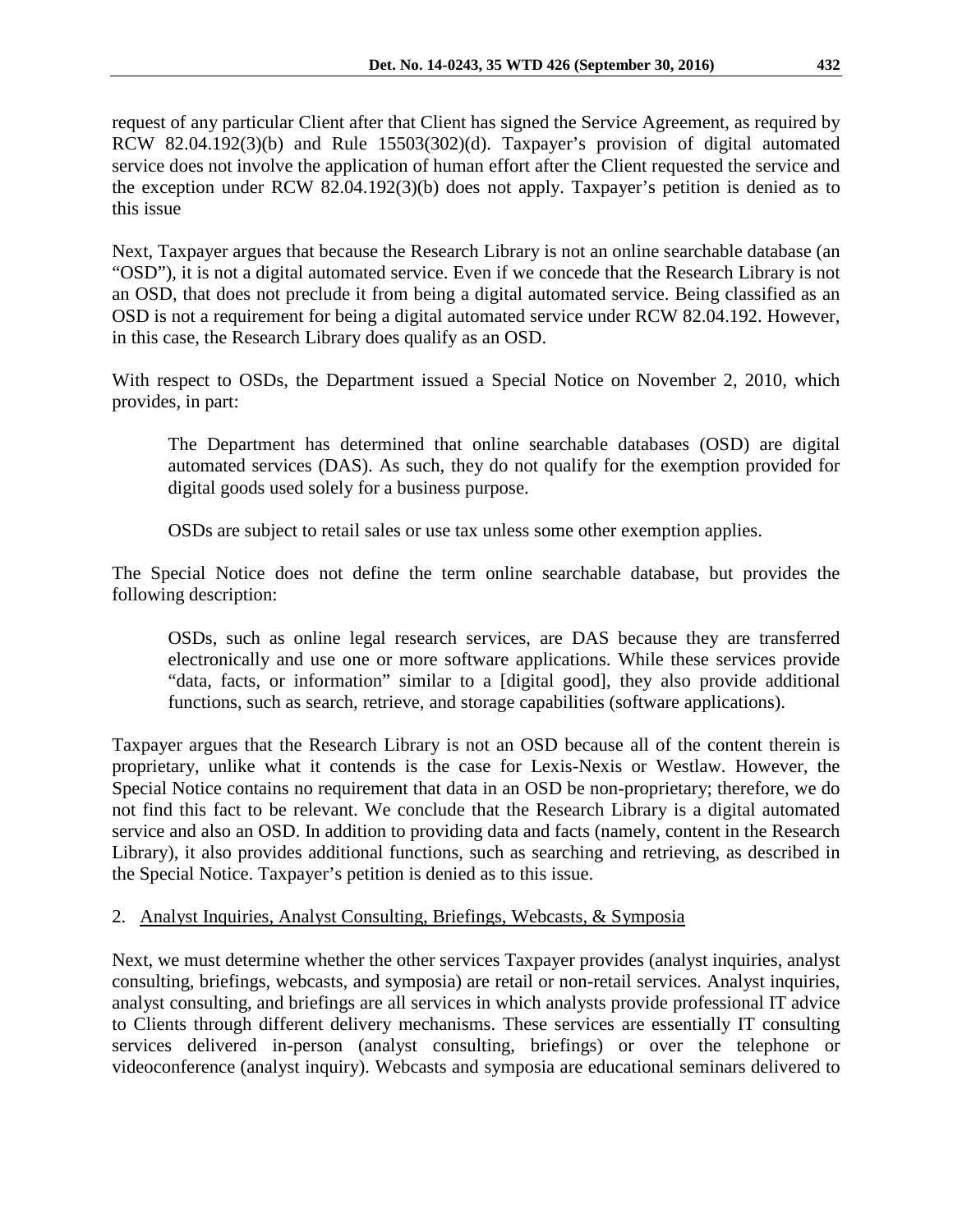multiple Clients simultaneously via the internet (webcasts) or in-person at large conferences and conventions (symposia).

RCW 82.04.290(2) provides a "catch-all" tax classification for taxpayers engaged in business activities not explicitly taxed under another section of RCW 82.04. RCW 82.04.290(2). The statute provides:

Upon every person engaging within this state in any business activity other than or in addition to an activity taxed explicitly under another section in this chapter or subsection (1) or (3) of this section; as to such persons the amount of tax on account of such activities shall be equal to the gross income of the business multiplied by the rate of 1.5 percent.

WAC 458-20-224(2)("Rule 224") provides that taxpayers providing personal or professional services, such as accountants, architects, attorneys, physicians, engineers, and teachers are subject to tax under the service and other activity classification of the B&O tax. Rule 224(2) states:

Persons engaged in any business activity, other than or in addition to those for which a specific rate is provided in the statute, are taxable under a classification known as service and other business activities, and so designated upon return forms. In general, it includes persons rendering professional or personal services to persons (as distinguished from services rendered to personal property of persons) such as accountants, aerial surveyors and map makers, agents, ambulances, appraisers, architects, assayers, attorneys, automobile brokers, barbers, baseball clubs, beauty shop owners, brokers, chemists, chiropractors, collection agents, community television antenna owners, court reporters, dentists, detectives, employment agents, engineers, financiers, funeral directors, refuse collectors, hospital owners, janitors, kennel operators, laboratory operators, landscape architects, lawyers, loan agents, music teachers, oculists, orchestra or band leaders contracting to provide musical services, osteopathic physicians, physicians, real estate agents, school bus operators, school operators, sewer services other than collection, stenographers, warehouse operators who are not subject to other specific statutory tax classifications, teachers, theater operators, undertakers, veterinarians, and numerous other persons.

The IT consulting services, webcasts, and educational seminars provided by expert analysts are equivalent or analogous to the professional services enumerated in Rule 224(2), above. Such professional services are generally not considered retail sales. *See* 82.04.050; Rule 224. Specifically, the IT consulting services and the right to attend symposia fall under the service and other activities classification of the B&O tax, and are not retail sales. RCW 82.04.290(2); Rule 224.

# 3. Bundled Transaction Analysis

Because Taxpayer provides both retail services (access to the Research Library) and non-retail services (IT consulting, seminars) in a single transaction for a single fee, it may be a bundled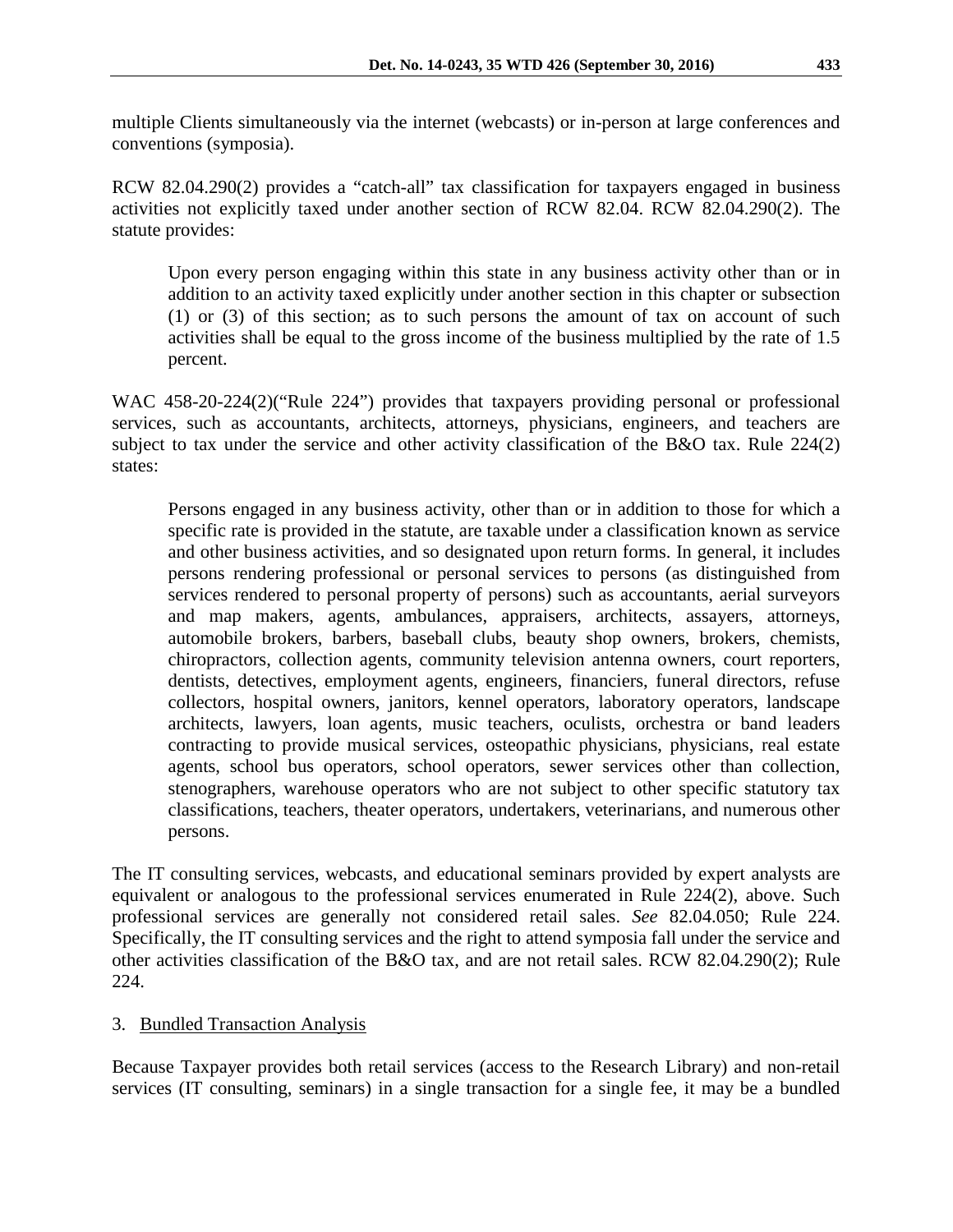transaction. *See* RCW 82.08.190. Generally, a bundled transaction is subject to retail sales tax if the sale of any of its component products is individually subject to retail sales tax. RCW 82.08.195(1). We must determine whether the Research Services sold under the Service Agreement meet the definition of a "bundled transaction." RCW 82.08.190(1)(a) defines a bundled transaction as "the retail sale of two or more products. . . where: (i) The products are otherwise distinct and identifiable; and (ii) The products are sold for one nonitemized price." Thus, the elements of a bundled transaction are:

- 1. The retail sale of two or more products;
- 2. That are distinct and identifiable; and
- 3. Sold for one nonitemized price.

The term "product" is defined as "tangible personal property, digital goods, digital codes, digital automated services, other services, extended warranties, and anything else that can be sold or used." RCW 82.32.023 (emphasis added). Each component of Research Service is a "product" because it can (and is) used. As we have already concluded, providing access to the Research Library is a retail sale (as a digital automated service), and the IT consulting services, webcasts, and educational seminars are non-retail sales. The sale of all of these products under the Service Agreement constitutes the "retail sale of two or more products" under RCW 82.08.190(1)(a).

We next examine whether the Research Services meet the second element of a "bundled transaction." RCW 82.08.190 does not define what constitutes "distinct and identifiable products," but it does indicate what that term excludes. RCW 82.08.190(2) explains that "distinct and identifiable products" excludes:

(a) Packaging such as containers, boxes, sacks, bags, and bottles, or other materials such as wrapping, labels, tags, and instruction guides, that accompany the retail sale of the products and are incidental or immaterial to the retail sale thereof. Examples of packaging that are incidental or immaterial include grocery sacks, shoeboxes, dry cleaning garment bags, and express delivery envelopes and boxes;

(b) A product provided free of charge with the required purchase of another product. A product is provided free of charge if the sales price of the product purchased does not vary depending on the inclusion of the product provided free of charge; or

# (c) Items included in the definition of sales price in RCW 82.08.010.

(Emphasis added.) RCW 82.08.010(1)(a) provides:

"Sales price" means the total amount of consideration . . . including cash, credit, property, and services, for which tangible personal property, extended warranties, digital goods, digital codes, digital automated services, or other services or anything else defined as a "retail sale" under RCW [82.04.050](http://apps.leg.wa.gov/rcw/default.aspx?cite=82.04.050) are sold, leased, or rented, valued in money, whether received in money or otherwise. No deduction from the total amount of consideration is allowed for the following: (i) The seller's cost of the property sold; (ii) the cost of materials used, labor or service cost, interest, losses, all costs of transportation to the